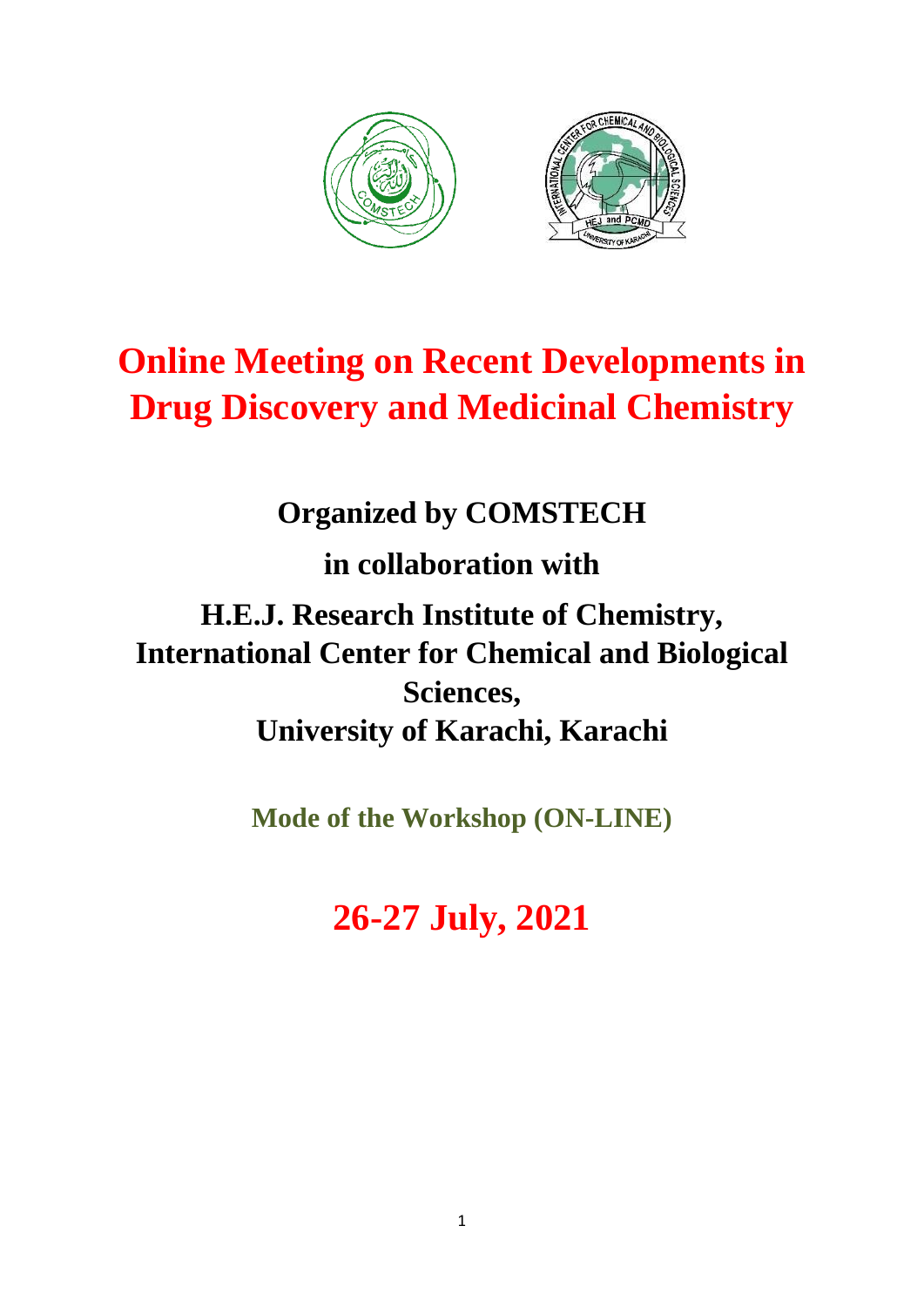# **Program**

# **Day-1 (26th July 2021) – Monday**

*(Timing according to Pakistan Standard Time)*

## **Inaugural Session**

| $09:00 - 09:30$ | <b>Registration</b>                                                                                                                                                                           |
|-----------------|-----------------------------------------------------------------------------------------------------------------------------------------------------------------------------------------------|
| 09:30-09:35     | <b>Recitation of the Holy Quran</b>                                                                                                                                                           |
| 09:35-09:40     | <b>Welcome Remarks</b><br>Ms. Khazima Muazim<br><b>Program Manager, COMSTECH</b>                                                                                                              |
| 09:40-10:00     | <b>Welcome and Keynote Address</b><br>H.E. Prof. Dr. M. Iqbal Choudhary $H, I, S, I, T, I$ .<br><b>Coordinator General, COMSTECH</b>                                                          |
| 10:00-10:05     | <b>Vote of Thanks</b><br>Dr. Hina Siddiqui<br><b>Associate Professor ICCBS</b>                                                                                                                |
| 10:10-11:30     | <b>An Overview of Prodrugs</b><br>Prof. Dr. Keykavous Parang,<br><b>University of Chapman, USA</b>                                                                                            |
| 11:30-12:30     | Medicinal Chemistry of New a-Glucosidase and a-Amylase Inhibitors<br>Prof. Dr. Khalid M. Khan S. I., T. I.<br>ICCBS, University of Karachi, Pakistan                                          |
| 12:30-13:30     | <b>Metal-based Antitumor Agents of Traditional Chinese Medicines Active Ingredients</b><br>and Their Derivatives<br>Prof. Dr. Zhen-Feng Chen<br><b>Guangxi Normal University, P. R. China</b> |
| $13:30 - 1400$  | <b>Lunch and Prayer Break</b>                                                                                                                                                                 |
| 14:00-15:00     | <b>Modern Drug Discovery and Medicinal Chemistry</b><br><b>Dr. Muhammad Saeed</b><br><b>Lahore University of Management Sciences, Pakistan</b>                                                |
| 15:00-16:00     | <b>Investigation of Natural Medicines for Covid-19</b><br><b>Assoc. Prof. Dr. Mustafa Güzel</b><br><b>Istanbul Medipol University, Turkey</b>                                                 |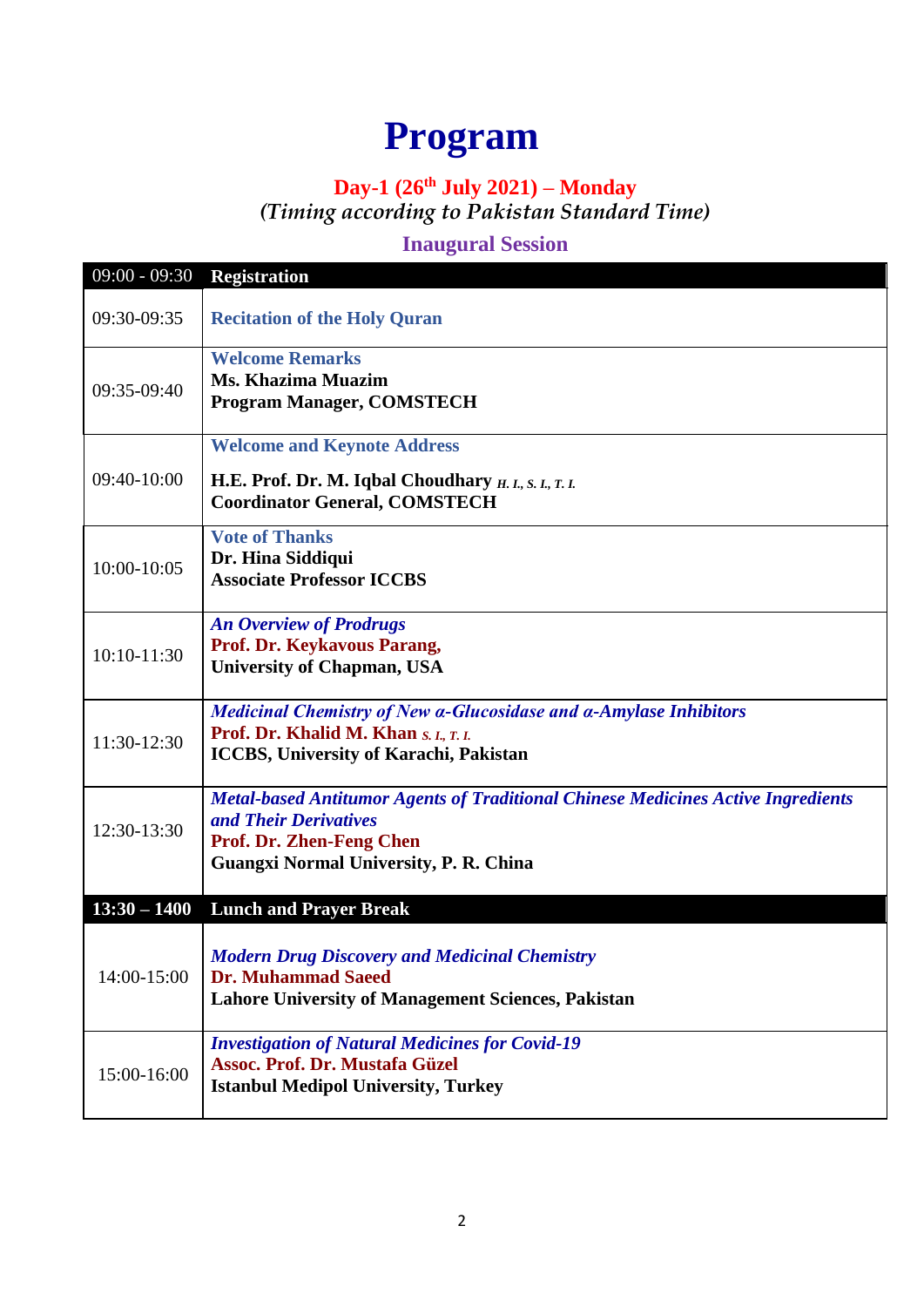| Day-2 $(27th$ July 2021) -Tuesday |                                                                                                                                                                                                                              |  |
|-----------------------------------|------------------------------------------------------------------------------------------------------------------------------------------------------------------------------------------------------------------------------|--|
| 09:30-10:30                       | Discovery and Pharmacological Evaluation of a Novel Series of Adamantyl Thiourea as<br><b>G-protein Coupled Receptor Antagonists</b><br>Prof. Dr. Jamshed Iqbal, T.I., FRSC<br><b>COMSATS University Islamabad, Pakistan</b> |  |
| 10:30-11:30                       | <b>Examples of Medicinal Chemistry Research: Small Molecule from Chinese Herbal</b><br><b>Medicine</b><br>Prof. Dr. Hengshan Wang<br><b>Guangxi Normal University, P. R. China</b>                                           |  |
| 11:30-12:30                       | The Development on Potential Metal-Based Veterinary Drugs with Improved Efficacies<br>than Fluoroquinolones<br>Prof. Dr. Yancheng Liu<br>Guangxi Normal University, P. R. China                                              |  |
| 12:30-13:00                       | <b>Lunch and Prayer Break</b>                                                                                                                                                                                                |  |
| 13:00-14:00                       | Targeting Viral Proteases for Designing and Discovering Direct-Acting Antivirals<br>(DAAs)<br><b>Dr. Muhammad Saeed</b><br><b>Lahore University of Management Sciences, Pakistan</b>                                         |  |
| 14:00-15:00                       | <b>Computational Tools and Techniques for Early Phase of Drug Discovery Research</b><br><b>Dr. Reaz Uddin</b><br><b>ICCBS, University of Karachi, Pakistan</b>                                                               |  |
| 15:00-16:00                       | Case Studies: Successful Drug Discovery Made through the Medicinal Chemistry<br><b>Approach</b><br>Dr. Hina Siddiqui<br>ICCBS, University of Karachi, Pakistan                                                               |  |
| 16:00-16:30                       | <b>Closing Session</b>                                                                                                                                                                                                       |  |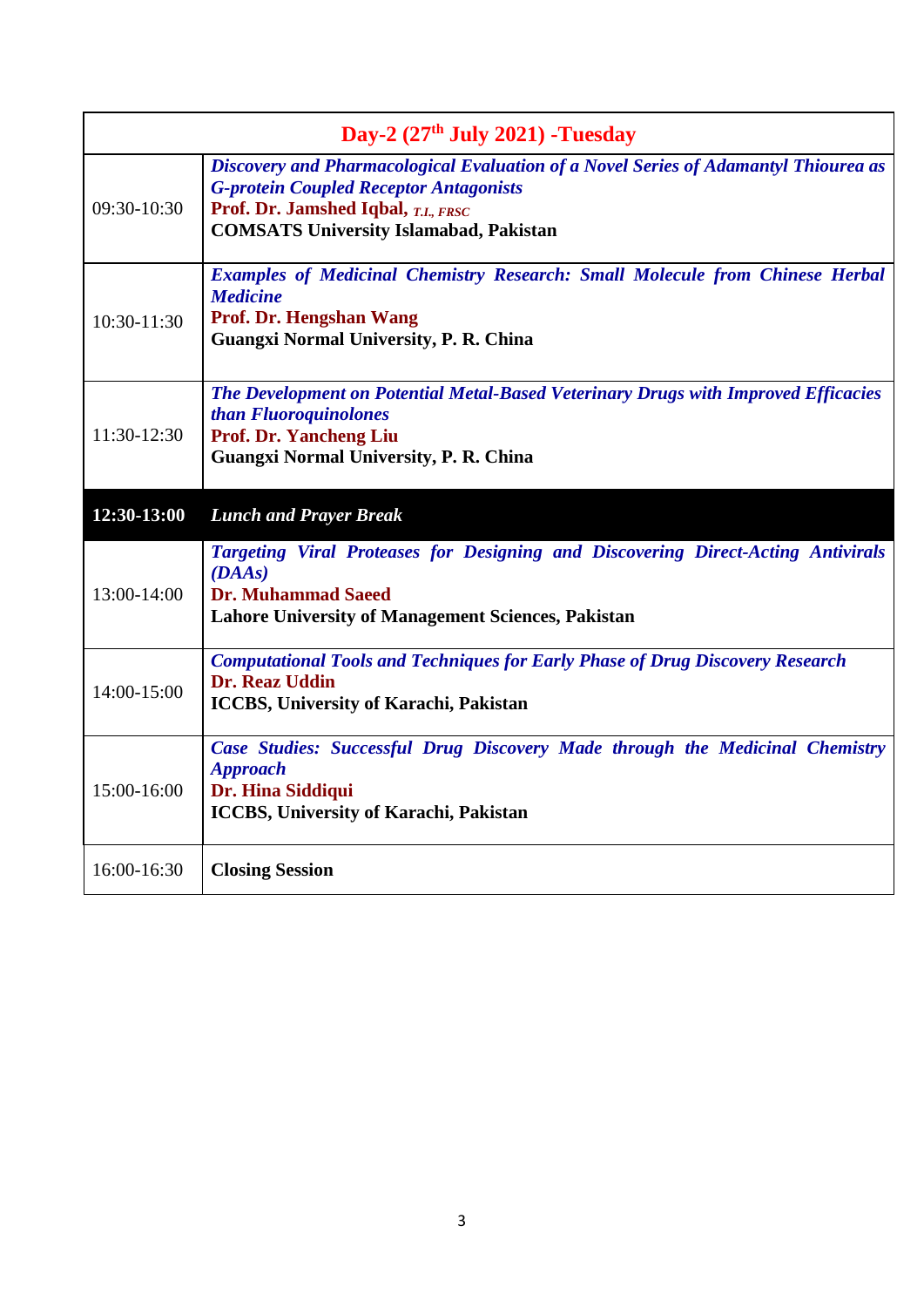# **Profiles of the Speakers**

#### **(Note: Profiles are arranged according to the order of their lectures)**

### **Prof. Dr. Keykavous Parang,**

**Affiliation**: Associate Dean of Research, Innovation, and Global Affairs, Professor of Medicinal Chemistry and Pharmacology School of Pharmacy, Chapman University, Irvine, CA, USA Email: [parang@chapman.edu](mailto:parang@chapman.edu) Website:<https://www.chapman.edu/our-faculty/keykavous-parang>



Prof. Dr. Parang is Associate Dean of Research, Innovation, and Global Affairs and a Full Professor of Medicinal Chemistry and Pharmacology at Chapman University School of Pharmacy in Irvine, California. He earned a

Pharm. D. degree from Tehran University of Medical Sciences in 1989. He received his Ph.D. in medicinal chemistry from the Faculty of Pharmacy at the University of Alberta in 1997, followed by a postdoctoral study in the field of solid-phase organic synthesis in the Department of Chemistry, University of Alberta. He pursued additional postdoctoral studies at Rockefeller University in New York and Johns Hopkins University in Baltimore in bioorganic chemistry. He joined the University of Rhode Island in October 2000 and became a full professor in July 2008. He served as the Program Coordinator of Rhode Island IDeA Network of Biomedical Research Excellence (RI-INBRE) NIH program (2012-2013). He joined Chapman University to assist in establishing the School of Pharmacy. He is an author of 189 peer-reviewed publications, 10 patents, and 171 meeting abstracts. His specific research areas currently under investigation include (1) using peptides as cell-penetrating molecular transporters in drug delivery; (2) designing protein kinase inhibitors; (3) developing multifunctional antiviral, anticancer, and antibacterial agents; and (4) designing peptide nanomaterials for nanomedicine. One major area currently under investigation is to design peptide nanomaterials for applications in drug delivery. The objective of this project is to design and evaluate

peptide nanomaterials as cell-penetrating nuclear targeting agents or molecular transporters of bioactive cell-impermeable compounds. This study will document the potential for new hybrid peptide-drug assemblies that may be used for the non-covalent or covalent targeted delivery of bioactive molecules, including cell-impermeable compounds with biological significance. He is an author of 205 peer-reviewed publications, 13 issued or pending patents, and more than 180 meeting abstracts.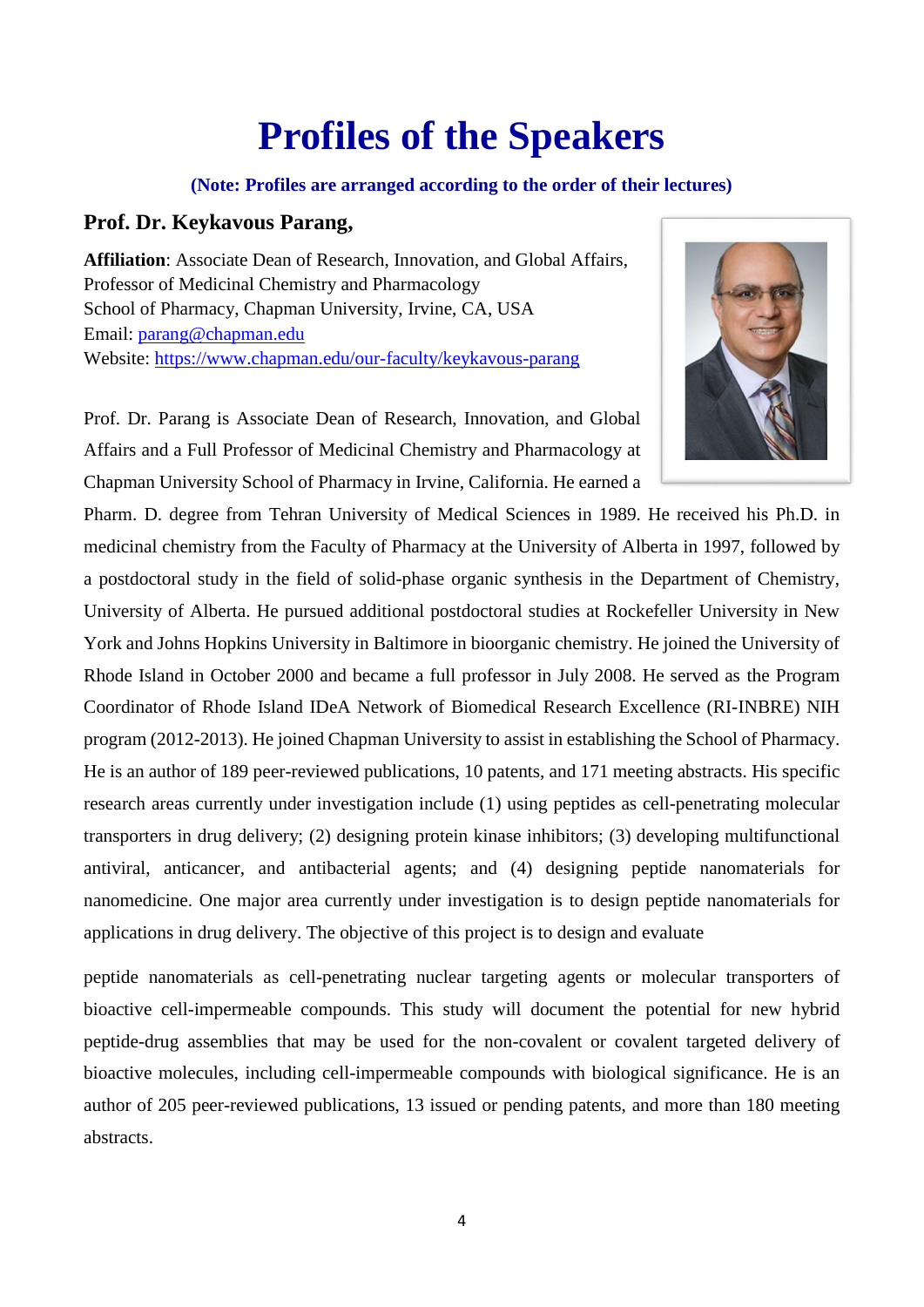#### **Prof. Dr. Zhenfeng Chen**

**Affiliation**: Director, State Key Laboratory for Chemistry and Molecular Engineering of Medicinal Resources, School of Chemistry and Pharmacy, Guangxi Normal University, Guilin 541004, P. R. China Email: [chenzf@gxnu.edu.cn](mailto:chenzf@gxnu.edu.cn) Website: <https://english.gxnu.edu.cn/4254/listm.htm>



Prof. Chen received his Ph.D. in Inorganic Chemistry from Nanjing University of China in 2001. Then he worked in Guangxi Normal University of China as an associate professor. In 2003, he became a professor with a research focus on medicinal chemistry. In 2004, he was the owner of Program for New Century Excellent Talents in University of Chinese Ministry of Education; the Second Level Owner of Program for New Century Ten, Hundred, Thousand Distinguished Talent of Guangxi of P. R. China. In 2011, he became the Bagui Scholar of Guangxi Zhuang Autonomous Region in China. In 2012, he was approved as the Leader of Innovation Team of Ministry of Education of China. In 2015, he was the Owner of Program for National Hundred, Thousand and Ten Thousand Talent and National outstanding contribution and experts of China. In 2016, he was approved to receive the State Council special allowance. Currently, he is Executive Vice Dean of State Key Laboratory of State Key Laboratory for Chemistry and Molecular Engineering of Medicinal Resources at Guangxi Normal University of China. He has completed five NNSF of China, one 973 Project and two Innovation Team Project of the Ministry of Education of China and published more about 230 SCI papers in peerreviewed journals, one book chapter, and is the inventor of 53 authorized patents. Dr. Chen's major research interest is drug discovery in the fields of traditional Chinese medicine active ingredients metal-based anticancer agents.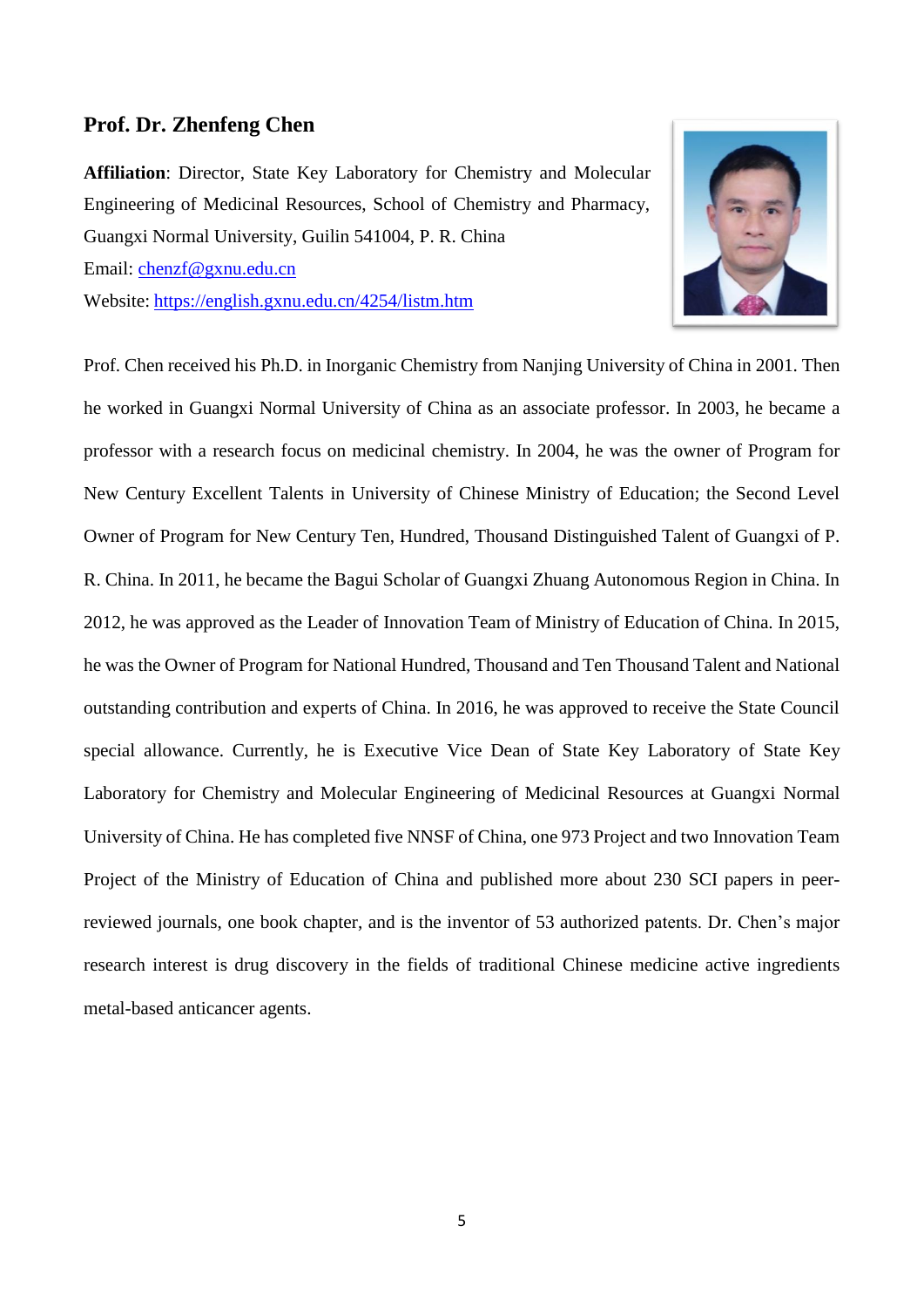#### **Prof. Dr. Khalid Mohammed Khan** *T. I., S. I.*

Ph. D. (Kar.), Postdoc. (Germany)

**Affiliation:** H.E.J. Research Institute of Chemistry, International Center for Chemical and Biological Sciences, University of Karachi, Pakistan

Email: [khalid.khan@iccs.edu](mailto:khalid.khan@iccs.edu)



#### Website: [www.iccs.edu](http://www.iccs.edu/)

Prof. Dr. Khan is among the most prominent scientists of Pakistan recognized for his original contributions in the field of medicinal chemistry and drug discovery. He has received many prestigious awards and honours, including Pakistan Academy of Sciences Gold Medals 2004, and 2010. Most Cited Paper 2005-2008 Award from Elsevier Publishers, [Amsterdam, Netherlands.](https://en.wikipedia.org/wiki/Amsterdam) The President of Pakistan has awarded civil awards Tamgha-i-Imtiaz and Sitara-i-Imtiaz in recognition of his contributions in medicinal chemistry in 2005 and 2012, respectively. He is also Recipient of Research Productivity Awards (RPA) 2001-2017 from the Pakistan Council for Science & Technology (PCST) in recognition of his high-quality research. He established a world class medicinal and synthetic laboratory at the HEJ Research Institute of Chemistry, International Center for Chemical and Biological Sciences, University of Karachi, focusing on discovery of new enzyme inhibitors and other bioactive compounds. He is mentoring a large number of young researchers in the field of drug designing and drug and designing. He supervised and co-supervised 90 Ph. D./MS/M. Phil. scholars. In last two decades, he enriched world literature with several novel classes of bioactive substances, and helped in the development of new pharmacophores. The major emphasis of his work is on the synthesis of inhibitors of clinically important enzymes. In this work, he uses a minimum pharmacophore approach and concentrates on the understanding of the functional profile of the active parts of potential drug candidates. He has rationally designed a number of new lead compounds which are active against diabetes, and peptic ulcer. Detailed experimental studies on these compounds are in progress. He is also pioneer of microwave-assisted synthetic chemistry in Pakistan. An important facet of Dr. Khan's scientific work is the development of new synthetic methodologies, and facile organic transformations. His current research interests also include bioassay-directed isolation of natural products and development of nano-medicines. He is co-editor of two books several chapters in books. He has authored or co-authored over 800 research papers published in the journals of international repute. He has cumulative impact factor over 1545, and citation index exceeding 17,000 and seventeen (18) international and national patents representing top quality research productivity.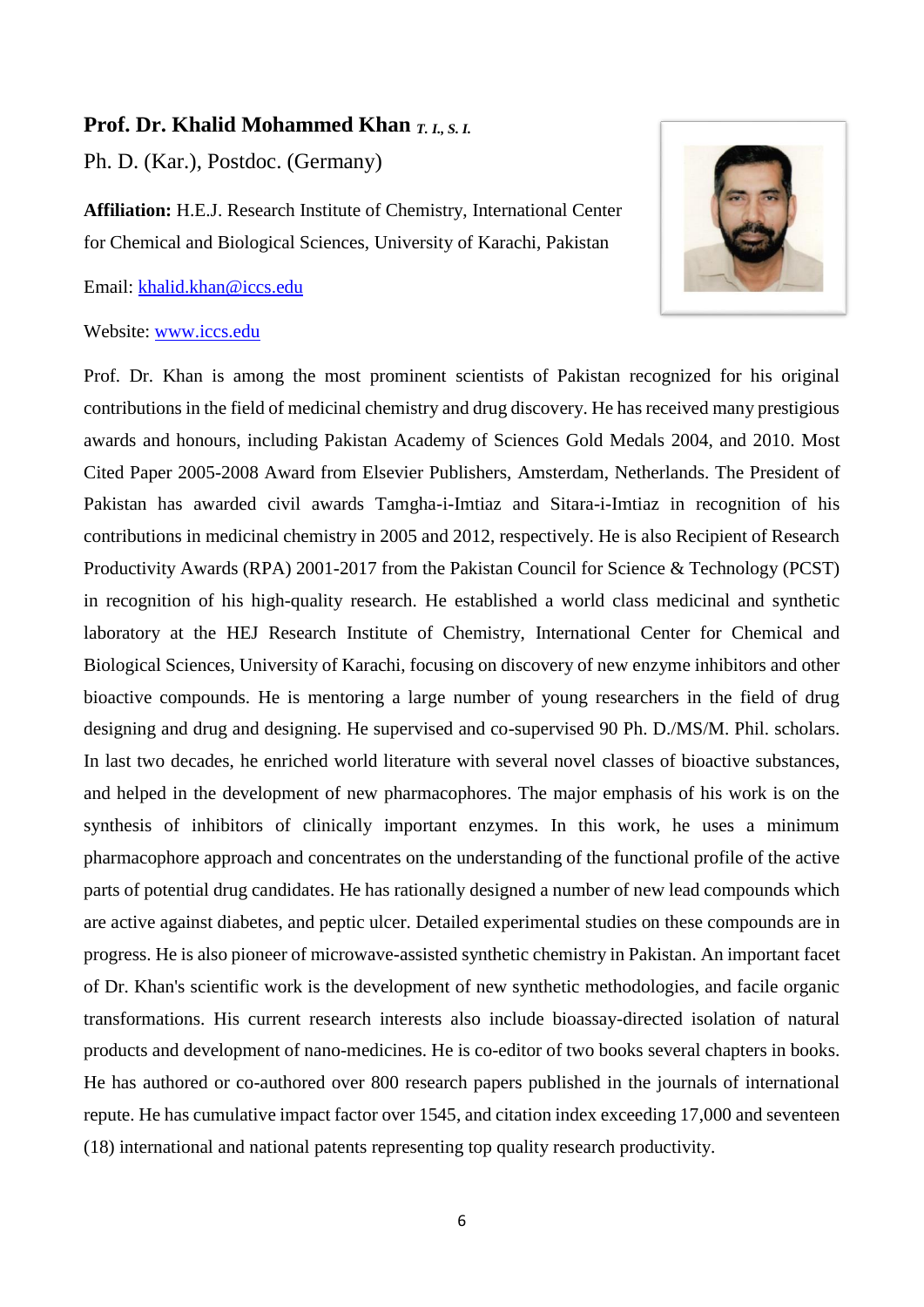### **Assoc. Prof. Dr. Mustafa Güzel**

**Affiliation**: Director of Drug Discovery and Development Research Center, Istanbul Medipol University, Turkey

Email: [mguzel@medipol.edu.tr](mailto:mguzel@medipol.edu.tr)

Website:<https://www.medipol.edu.tr/en>



Assoc. Prof. Dr. Guzel graduated from Hacettepe University School of Engineering, Ankara, Turkey with a B. Sc. degree in Chemistry in 1987 and completed his M. Sc. and Ph. D. Degrees on Organic/Medicinal Chemistry at Clemson University, Clemson (USA), in 1996 and 2001, respectively. He worked as organic lab coordinator at Northeastern University and later joined to ArQule Inc. as Sr. Synthetic Organic Chemist upon his graduation. He then joined TransTech Pharma Inc. in High Point, NC (USA) and assumed various positions in Medicinal Chemistry Department between 2001 and 2014. In 2014 he started working as an Assistant Professor at International School of Medicine in Department of Medical Pharmacology at Istanbul Medipol University. In 2017 he was promoted to an Associate Professor in medical pharmacology acting as a chair. In 2019 he was appointed as the department chair of Molecular Medicine and Biotechnology. In January 2020, he then became the Director of Drug Discovery and Development Research Center in newly established Health Sciences and Technologies Research Institute, currently leading two critical drug development projects for Covid-19 with a local pharma company as well as several domestic and European granted drug discovery projects in Molecular Discovery and Development laboratories of the university.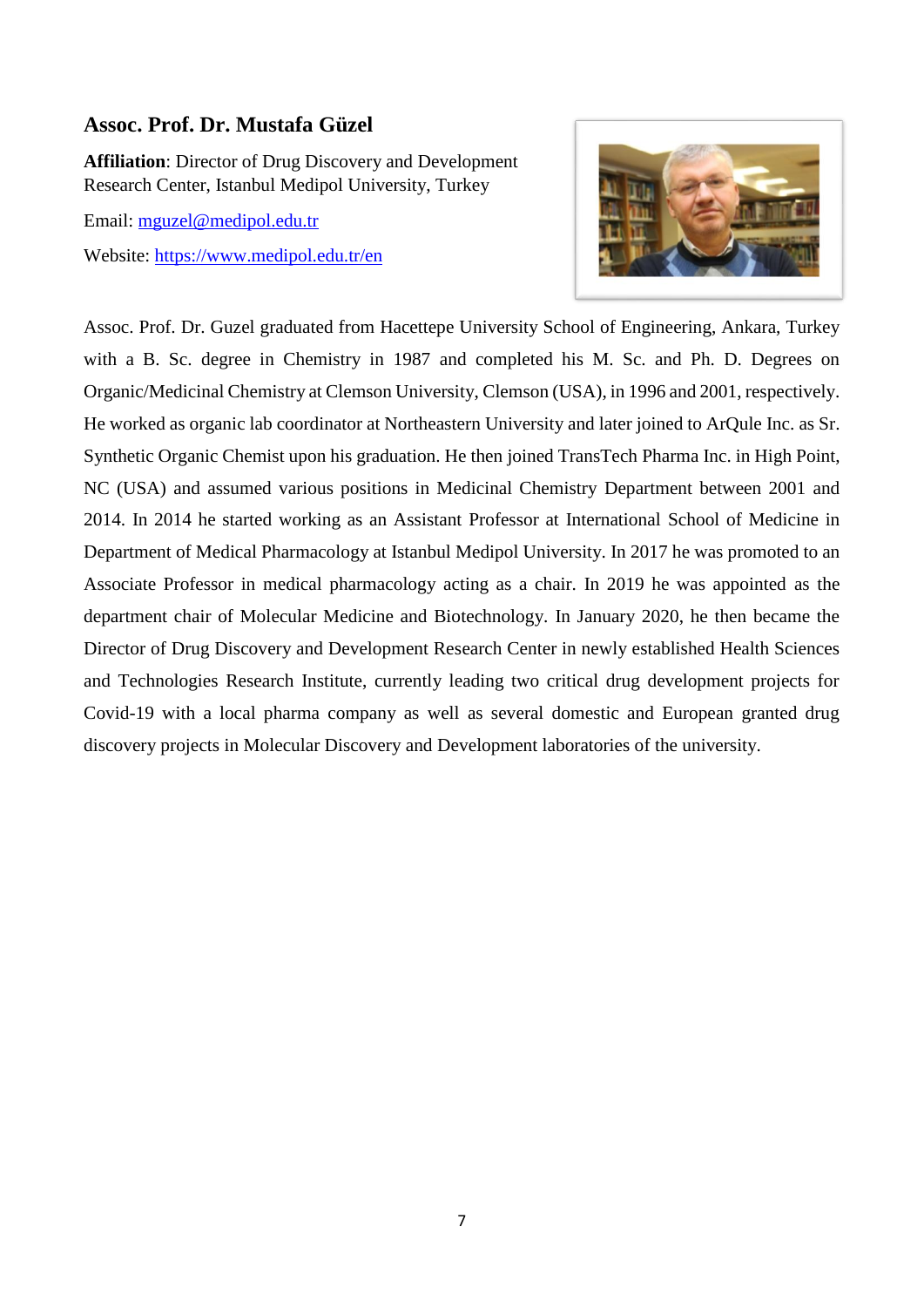#### **Dr. Muhammad Saeed**

**Affiliation:** Department of Chemistry and Chemical Engineering SBA School of Sciences and Engineering Lahore University of Management Sciences Email: [muhammad.saeed@lums.edu.pk](mailto:muhammad.saeed@lums.edu.pk) Webpage: [https://medchem.lums.edu.pk](https://medchem.lums.edu.pk/)



Dr. Muhammad Saeed Joined LUMS in 2014 as an Associate Professor. He established the Bioorganic and Medicinal Chemistry

(BMC) group in the Department of Chemistry and Chemical Engineering. Originally trained as synthetic organic chemist, he has extensive postdoctoral research experience at the interface of chemistry and biology. He is interested to address the modern challenges in biological sciences and medicinal chemistry by using the tools of organic chemistry. More specifically, he pursues rational antiviral and anticancer drug designing and discovery by using modern day techniques of computational modeling, protein dynamics and simulations, supported by the conventional wetchemistry of organic synthesis and high-throughput screening of synthetic compounds and natural products.

Dr. Saeed received his Ph. D. degree in organic chemistry from Eberhard-Karls University of Tuebingen, Germany under the supervision of Prof. Dr. Dr (hc mult) Wolfgang Voelter**,** after accomplishing total syntheses of several natural products and medicinal analogs using the chirality and topology of abundant carbohydrates. After Ph. D., he joined the research group of Prof. Ercole Cavalieri, DSc at the Eppley Cancer Institute, University of Nebraska Medical Center, Omaha, USA, where he participated as chemical biologist in mechanistic investigation of cancer initiation by estrogens and related carcinogenic compounds. Before joining LUMS, he has also spent some time in the Department of Chemistry, University of Iowa, where he worked as a visiting assistant professor as well as conducted research as postdoctoral scholar with Prof. Amnon Kohen, D. Sc. in the area of development of radiopharmaceuticals as positron emission tomography (PET) tracers. He has published around 50 research articles in reputed international journals. His is currently investigating proteases of different viruses (COVID-19, dengue, HCV) as drug targets for designing efficient directacting antivirals (DAAs).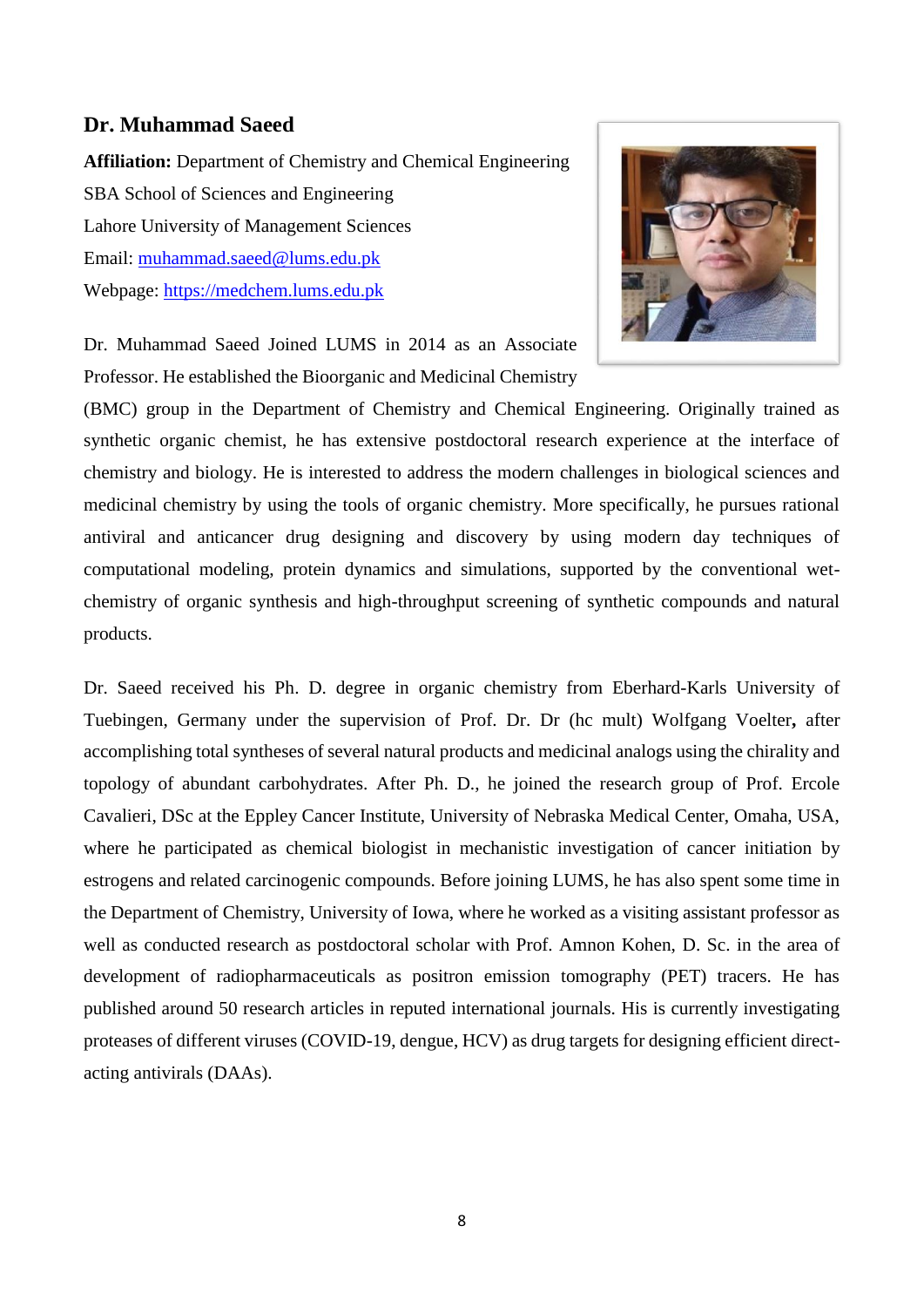#### **Prof. Dr. Jamshed Iqbal,** *T.I.*

**Affiliation**: Centre for Advanced Drug Research, COMSATS University Islamabad, Abbottabad Campus University Road, Post Code 22060 - Abbottabad, K.P.K., Pakistan. Email: [jamshediqb@googlemail.com](mailto:jamshediqb@googlemail.com)

Website:<http://cadr.ciit-atd.edu.pk/>



Prof. Dr. Jamshed Iqbal is Chairman Department of Pharmacy and Head of Centre for Advanced Drug Research (CADR) at

COMSATS University Islamabad, Abbottabad Campus since 2007. Prof. Iqbal has completed his early education from Pakistan, while he got his MS and PhD degree from University of Strathclyde, Glasgow, UK and University of Bonn, Germany, respectively. After doing 2 Postdocs from Germany and China, he opted to serve Pakistan and joined Department of Pharmacy, COMSATS University, Islamabad, Abbottabad Campus. He has made notable contributions in Pharmaceutical/Chemical Sciences. Prof. Iqbal has more than 270 publications (Impact factor >850) in medicinal chemistry, enzyme kinetics, natural products chemistry, drug discovery and metabolism, molecular modelling and molecular toxicology. In addition to research publications, he has 2 international patents. He has supervised >50 PhD and MS scholars and earned >240 Million PKR research funding from HEC-Pakistan, COMSTECH-TWAS, OPCW, and DAAD-Germany. His scientific and capacity building contributions have been recognized by prestigious national and international awards and honors, and fellowships of several academies of Science and Technologies. According to the RESEARCH PRODUCTIVITY AWARDS (RPA) list issued by Pakistan Council for Science and Technology Prof. Iqbal was awarded "A" category. In 2017, Prof. Iqbal has been awarded PAS-Gold Medal by Pakistan Academy of Sciences. In 2021, the Ministry of Science and Technology and the Ministry of Foreign Affairs, Government of Pakistan, has appointed as a member of Task Force on Science Diplomacy. In addition to his research activities Prof. Iqbal has served the COMSATS University, Islamabad, as a member of Board of Advanced Studies and Research (BASAR), Member of Academic Council, Departmental Advisory Committee, and Convener of Research Productivity Award Committee. Prof. Iqbal has served as editorial board member and reviewer of several international Journals.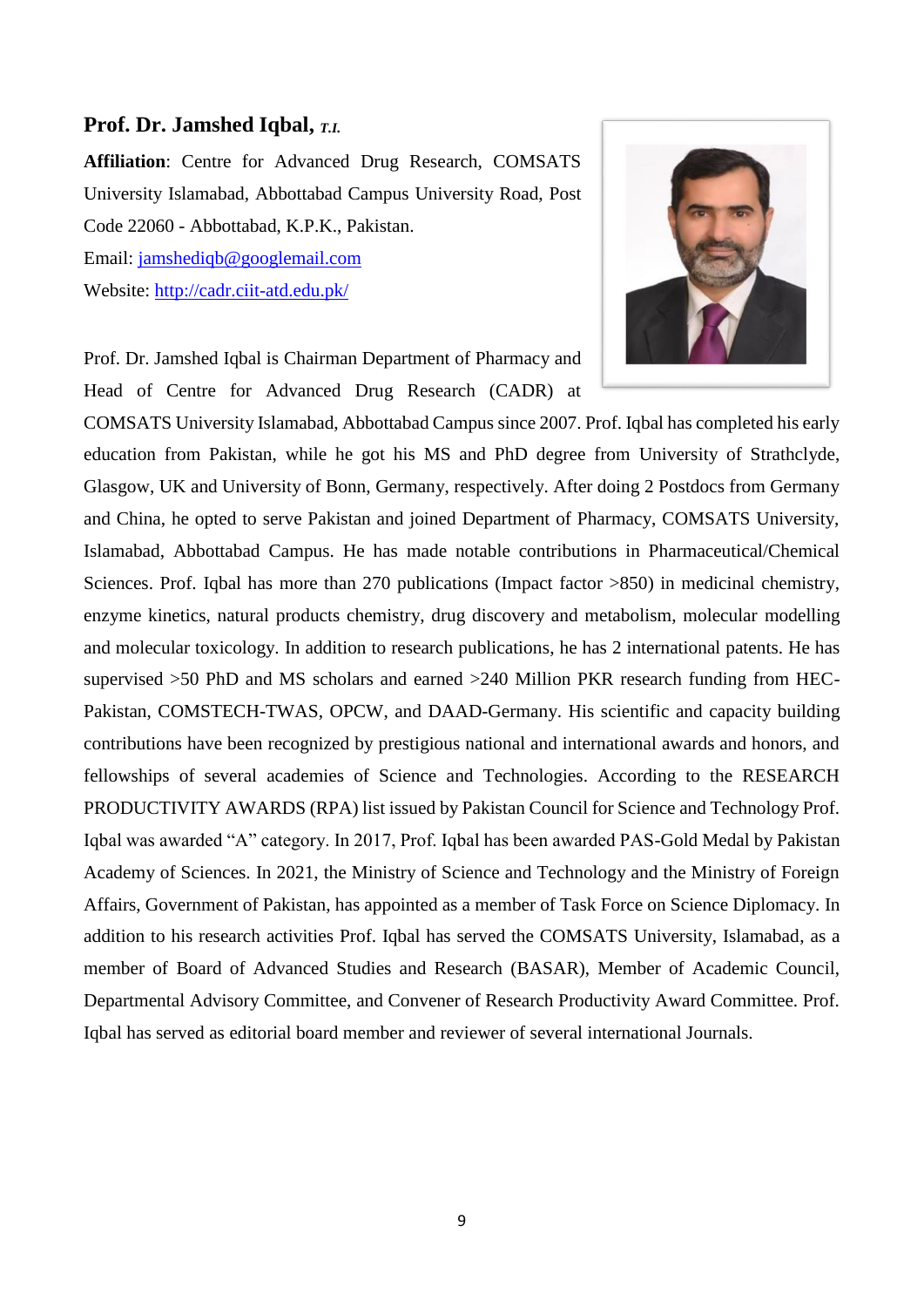### **Prof. Dr. Hengshan Wang**

**Affiliation**: State Key Laboratory for Chemistry and Molecular Engineering of Medicinal Resources, School of Chemistry and Pharmacy, Guangxi Normal University, Guilin 541004, P. R. China



Email: [whengshan@163.com](mailto:whengshan@163.com)

Website: <https://english.gxnu.edu.cn/4254/listm.htm>

Dr. Wang is a professor of Bioorganic Medicinal Chemistry, Deputy Director of the State Key Laboratory for the Chemistry and Molecular Engineering of Medicinal Resources, School of Chemistry and Pharmaceutical Science, Guangxi Normal University, China. He is also the Chairman of the special primary foundation for the National Key Basic Research Program of China and National Natural Science Foundation of China, and a Member of the Chinese Chemical Society and "Distinguished Experts of Guangxi China". He got his B.Sc. in Plant Physiology, M. Sc. in Phytochemistry, Doctor's degree (Ph.D.) in Biochemistry, Specialist in polypeptide biochemistry, at the State Key Laboratory of Applied Organic Chemistry, Lanzhou University of China. Dr. Wang got the "Science and technology award of Guangxi" seventh during 2012-2016, respectively. Currently Dr. Heng-Shan Wang's researches focus on the "Therapeutic Basis of important Medicinal Resources of Guangxi", "Natural compound derived from traditional Chinese medicine". Studies on the anticancer mechanisms of apoptotic pathway-targeted natural product-like compound and their derivatives. He published more than 180 papers on *Org. Lett., Green Chem., Chem. Commun., Bioconjugate Chem., J. Med. Chem., Eur. J. Med. Chem., Adv. Synth. Catal., Phytochemistry, Phytomedicine,* and *Food Chemistry*, and obtained ten Chinese patent authorizations.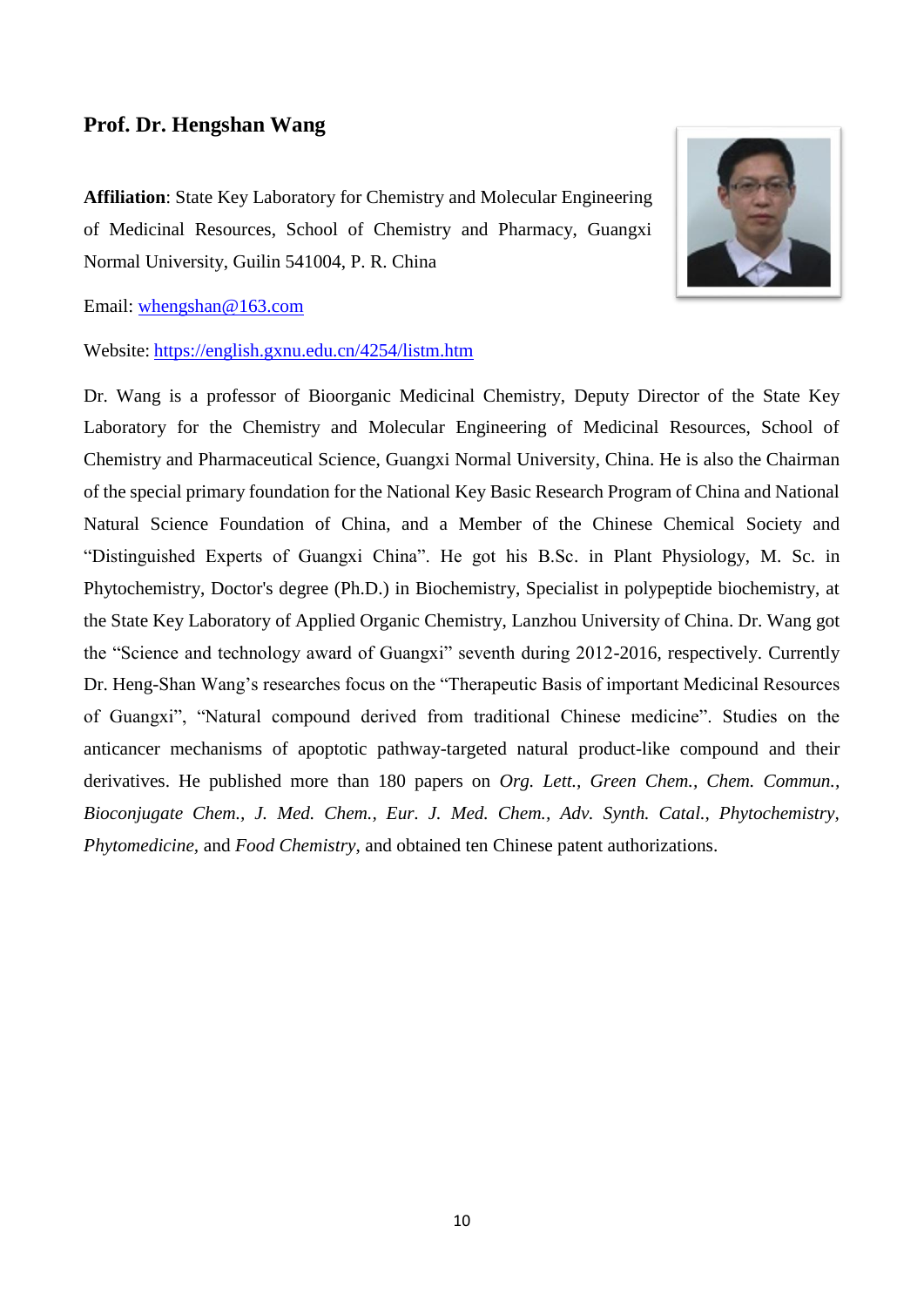### **Prof. Dr. Yancheng Liu**

**Affiliation**: State Key Laboratory for Chemistry and Molecular Engineering of Medicinal Resources, School of Chemistry and Pharmacy, Guangxi Normal University, Guilin 541004, P. R. China.





Prof. Liu was born in Feb. 1977 in Hebei province of China. He received the Bachelor degree of Engineering from Tianjin University (China) in 2000, the Master degree of Engineering from Beijing University of Chemical Technology (China) in 2003, and the Doctorate of Science from Nankai University (China) in 2007. From 2007 till now, he was employed in Guangxi Normal University (China) and engaged in teaching and scientific researching. In 2008, he was moved up to an associate professor and was chosen as a tutor for graduates. Then he finished a post-doctoral program in the following two years. In 2014, he was then moved up to a professorship.

His research interests mainly focused on inorganic medicinal chemistry and bioinorganic chemistry, to develop new metal-based anticancer agents and veterinary drugs. He has published over 50 research papers on SCI-indexed journals, and has been authorized for 25 Chinese invention patents.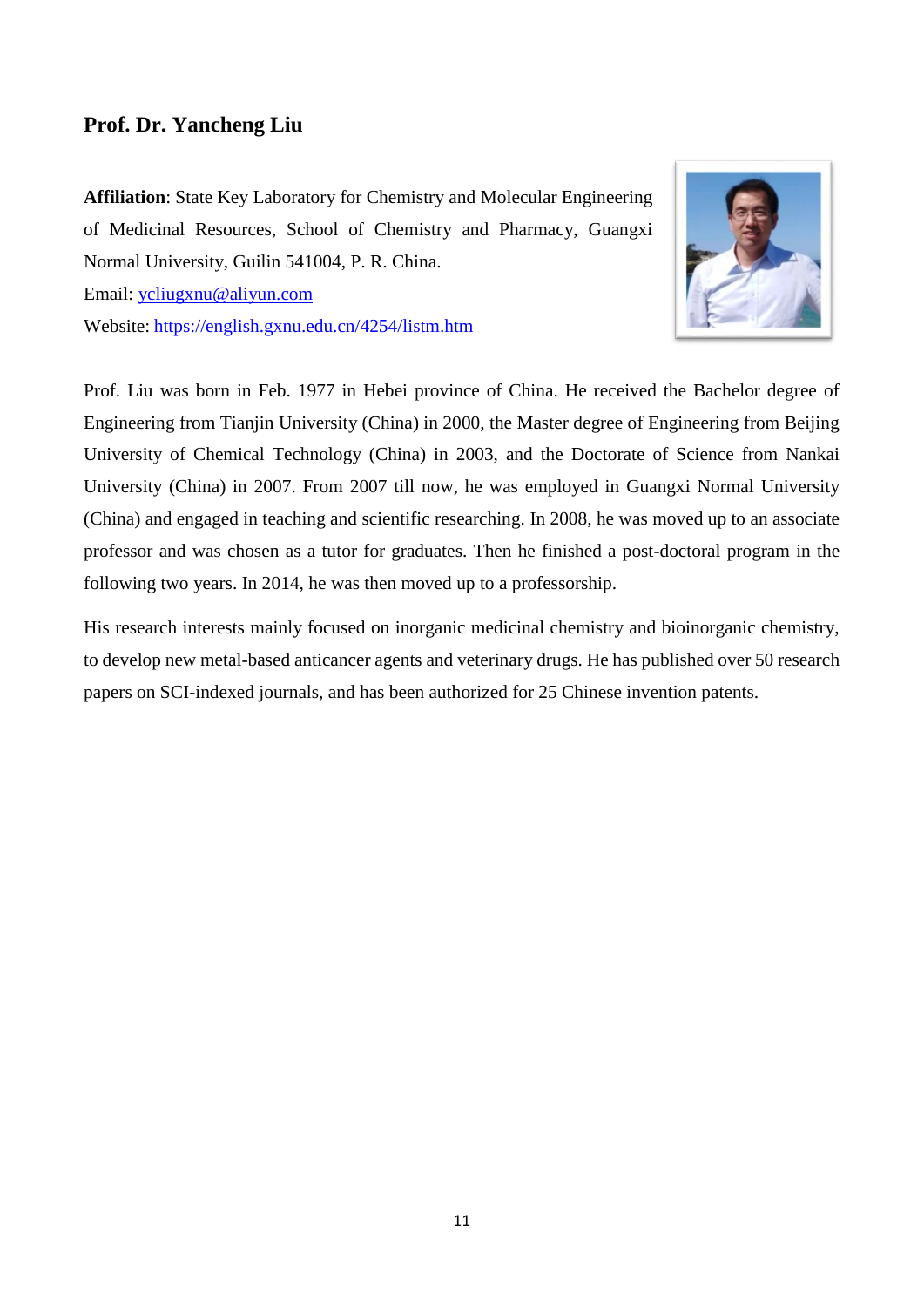### **Dr. Reaz Uddin**

**Affiliation**: Dr. Panjwani Center for Molecular Medicine and Drug Research, International Center for Chemical and Biological Sciences, University of Karachi, Karachi, Pakistan

Email: [riaasuddin@yahoo.com](mailto:riaasuddin@yahoo.com)

#### Website: [www.iccs.edu](http://www.iccs.edu/)

Dr. Reaz Uddin is currently working as an Associate Professor at the PCMD, ICCBS, University of Karachi. His focused area of research is Computational Biology and Bioinformatics. The research is focused on the applications of new computational methods in order to solve medicinal chemistry related problems such as drug discovery against infectious diseases. His particular focus is the resistant microbial pathogens for which the enormous amount of genomics data is available to be analysed by the latest technologies introduced in the areas of Computational Biology and Bioinformatics. He has 55 peer reviewed research articles published in high impact factor international journals.